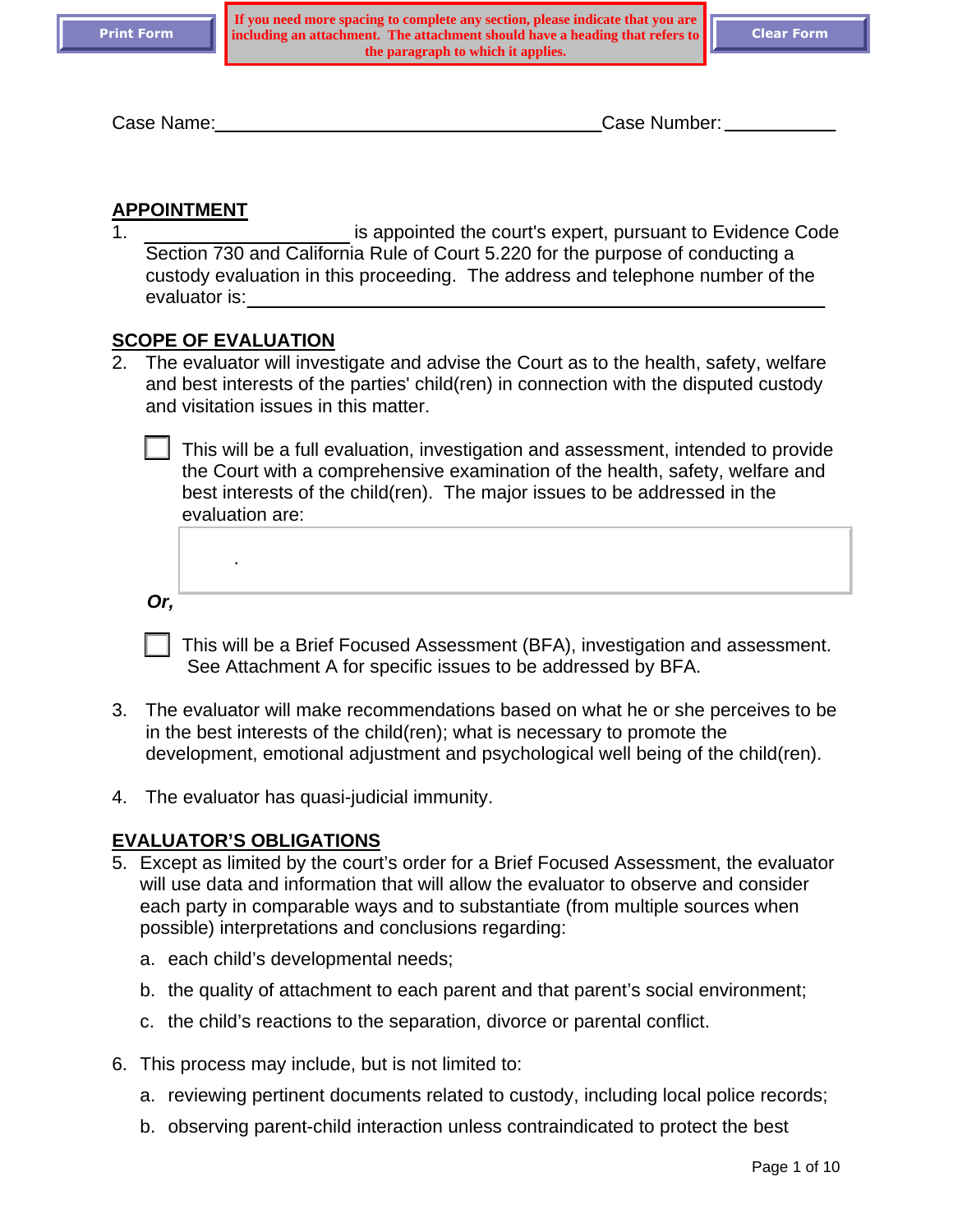interest of the child;

- c. interviewing parents together, individually or both together and individually unless it is contraindicated, to assess each parent's:
	- (i) capacity for setting age-appropriate limits and for understanding and responding to the child's needs;
	- (ii) history of involvement in caring for the child;
	- (iii) methods for working toward resolution of the child custody conflict;
	- (iv) history of child abuse, domestic violence, substance abuse, and psychiatric illness; and
	- (v) psychological and social functioning
- d. conducting age-appropriate interviews;
- e. observing the child(ren) with each parent, stepparent, siblings, and step and half siblings together, separately or in whatever way the evaluator thinks best to accomplish the goal of the evaluation;
- f. collecting relevant corroborating information or documents as permitted by law;
- g. consulting with other experts for the purposes of obtaining feedback, case review or to obtain access to specific expertise. Any consultant used by the evaluator is bound to maintain confidentiality regarding the information learned;
- h. providing the child(ren) with an age appropriate explanation of the evaluation process, and advising them that statements made by them to the evaluator may not be confidential: that it is possible that their parents may be informed of their statements.

# **PARTIES' COOPERATION WITH EVALUATOR**

- 7. The court orders the parties to follow all requests made of them by the evaluator so that the evaluator can conduct the evaluation, as required by law. Each party is required to complete any tasks required of him or her by the evaluator in a timely manner, as the evaluator may indicate. Specifically, each party shall:
	- a. contact the evaluator named above within ten (10) court days of this order being filed with the court, to set an initial appointment time, to pay the evaluator's fees, and to sign any papers required of the evaluator to begin the custody evaluation process. Both parties will make the scheduling of appointments with the evaluator a priority and will set appointments with the evaluator on a time schedule requested by the evaluator.
	- b. participate in such testing and interviews as directed by the evaluator;
	- c. participate in psychological testing with whomever the evaluator recommends;
	- d. participate in an assessment by an independent specialist such as a substance abuse specialist, a neuropsychologist or other specialist as recommended by the evaluator;
	- e. allow the evaluator the ability to interview members of the immediate and/or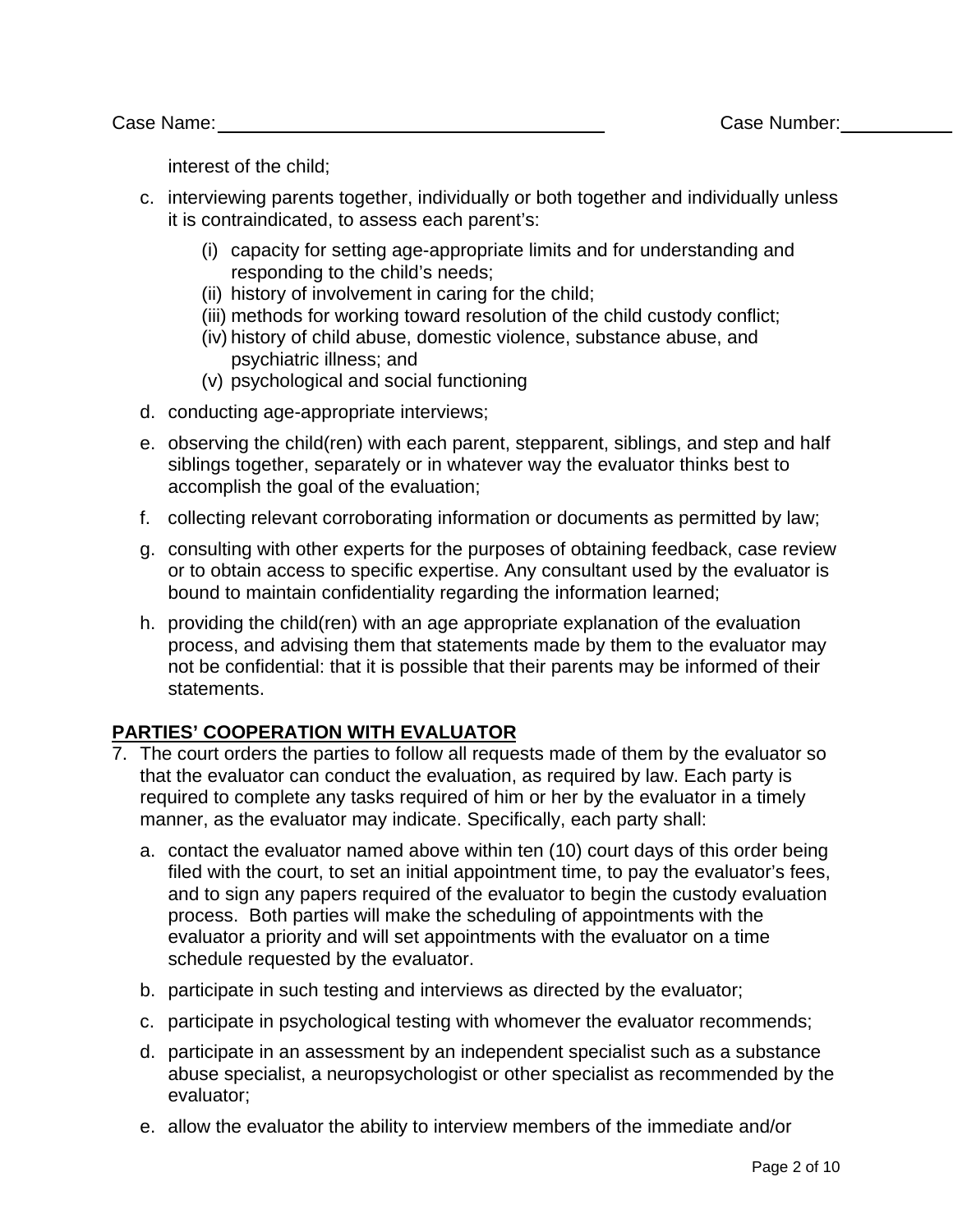extended family of both parents at the evaluator's sole discretion;

- f. allow the evaluator the ability to interview any and all other persons whom the evaluator deems to have information relevant to the scope of the evaluation;
- g. allow the evaluator the ability to interview any service providers who have worked, or had a relationship with, either of the parents or the child;
- h. determine the protocol of all interviews and sessions to be conducted by the evaluator;
- i. sign any and all releases for records and information requested by the evaluator so that the evaluator has access to all information relevant to the scope of the evaluation, such as documents and information from outside sources, including, but not limited to: psychiatrists, mediators, psychologists, social workers, teachers and school personnel, physicians, police departments, hospitals and child protection workers. This includes past records as well as reports from professionals who may be involved with any of the parties at the time of litigation, and includes records and information regarding both parties, as well as their child(ren).
- 8. The parties are ordered to provide the evaluator copies of all pleadings, orders and correspondence that relate to the issues being evaluated, including any document requested by the evaluator. The parties may submit a list of people that they believe should be interviewed by the evaluator. The evaluator may, or may not, interview any of the people suggested by the parties, at his or her sole discretion. Any communications or documents provided to the evaluator must also be provided simultaneously to the opposing party.

# **PARTIES' RESPONSIBILITY FOR EVALUATOR FEES**

9. The court orders the parties to pay the evaluator's fees and costs as follows, unless there is a subsequent explicit order to the contrary:

| % of the evaluator's fees and<br>will pay                                  |
|----------------------------------------------------------------------------|
| expenses, including the advance deposit and<br>will                        |
| % of the evaluator's fees and expenses, including the advance<br>pay       |
| deposit. The deposit will be paid by the parties prior to the onset of the |
| evaluation.                                                                |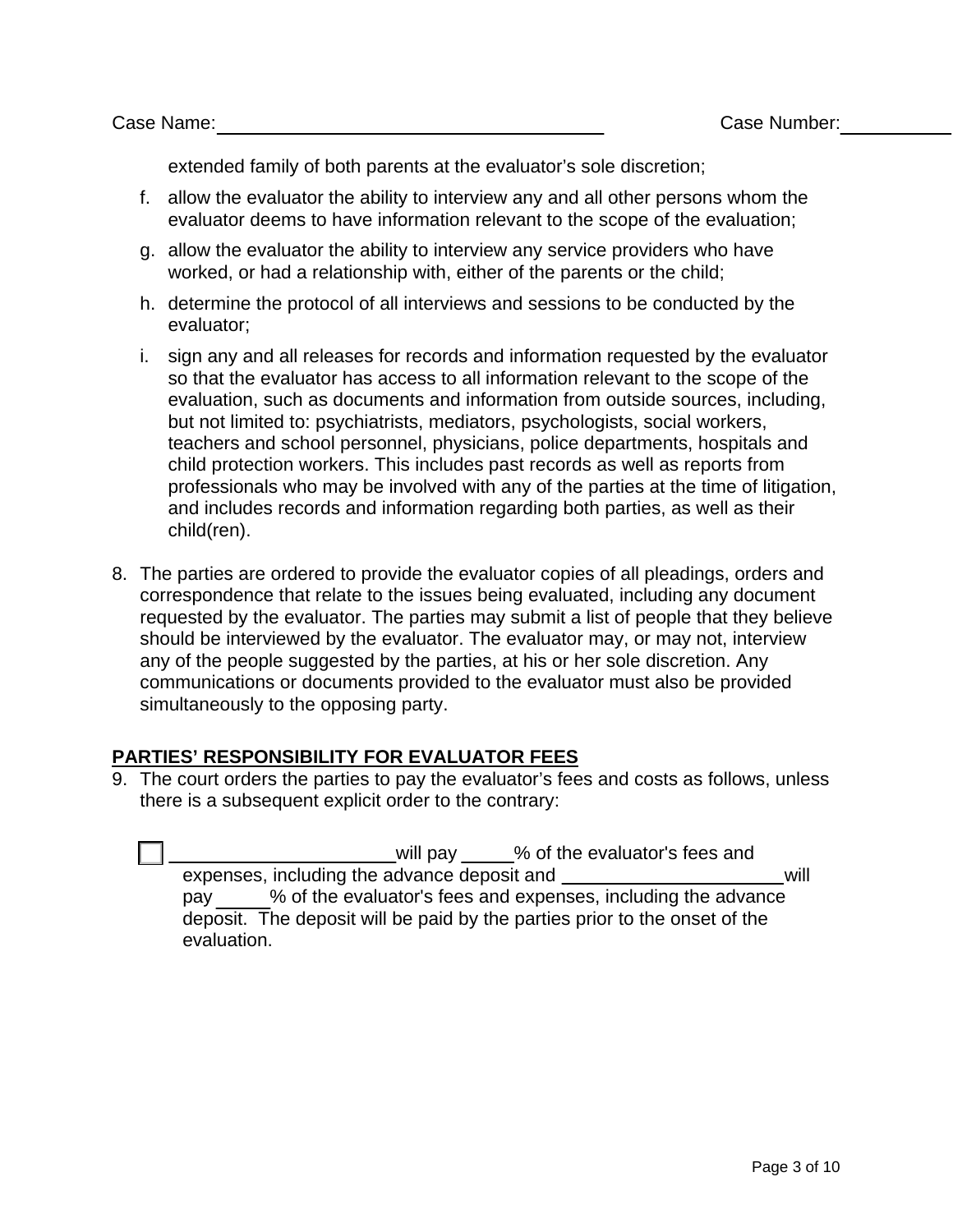*Or,* 

 The court shall pay the fees and costs associated with this custody evaluation in an amount not to exceed \$ The parties are ordered to reimburse the court, as follows:

will pay \$\_\_\_\_\_\_\_\_\_\_\_ on the 1<sup>st</sup> day of each month until a total of  $\frac{1}{2}$  has been paid.

 will pay \$ on the 1st day of each month until a total of \$ has been paid.

Payments must be made payable to the San Francisco Superior Court and mailed to 400 McAllister Street, Suite 402, San Francisco, CA 94102 ATTN: Custody evaluation fees. The check or money order must have the case name and number and the words "custody evaluation fees" written on the check or money order.

- 10. Each parent must sign any fee agreement required by the evaluator.
- 11. The San Francisco Superior Court reserves jurisdiction to allocate the costs of testimony and post-evaluation services provided by the evaluator.
- 12. Any party requiring the evaluator to testify at a deposition, trial or hearing must first pay the evaluator an additional retainer to cover his or her time in preparing for, and appearing at, the deposition and / or the court hearing.

# **CUSTODY EVALUATION REPORT**

- 13. The opinions formed by the evaluator during the evaluation are not confidential. If the evaluator determines that sharing information discovered during the evaluation process is in the best interests of the child(ren), the evaluator may share the information with the court, either or both attorneys, either or both parents, any therapists involved with the parties and/or child(ren), or any other party at the sole discretion of the evaluator, as may be appropriate to protect the best interests of the minor(s).
- 14. The evaluator will take such steps as are necessary to protect the child(ren)'s therapeutic privilege, including to decline to provide any party or counsel with information disclosed by the child(ren) or the child(ren)'s therapist, which would otherwise be privileged. The evaluator will advise the court whether a minor child's therapeutic privilege should be waived by the court for purposes of obtaining the testimony of any mental health professional treating a minor child of the parties.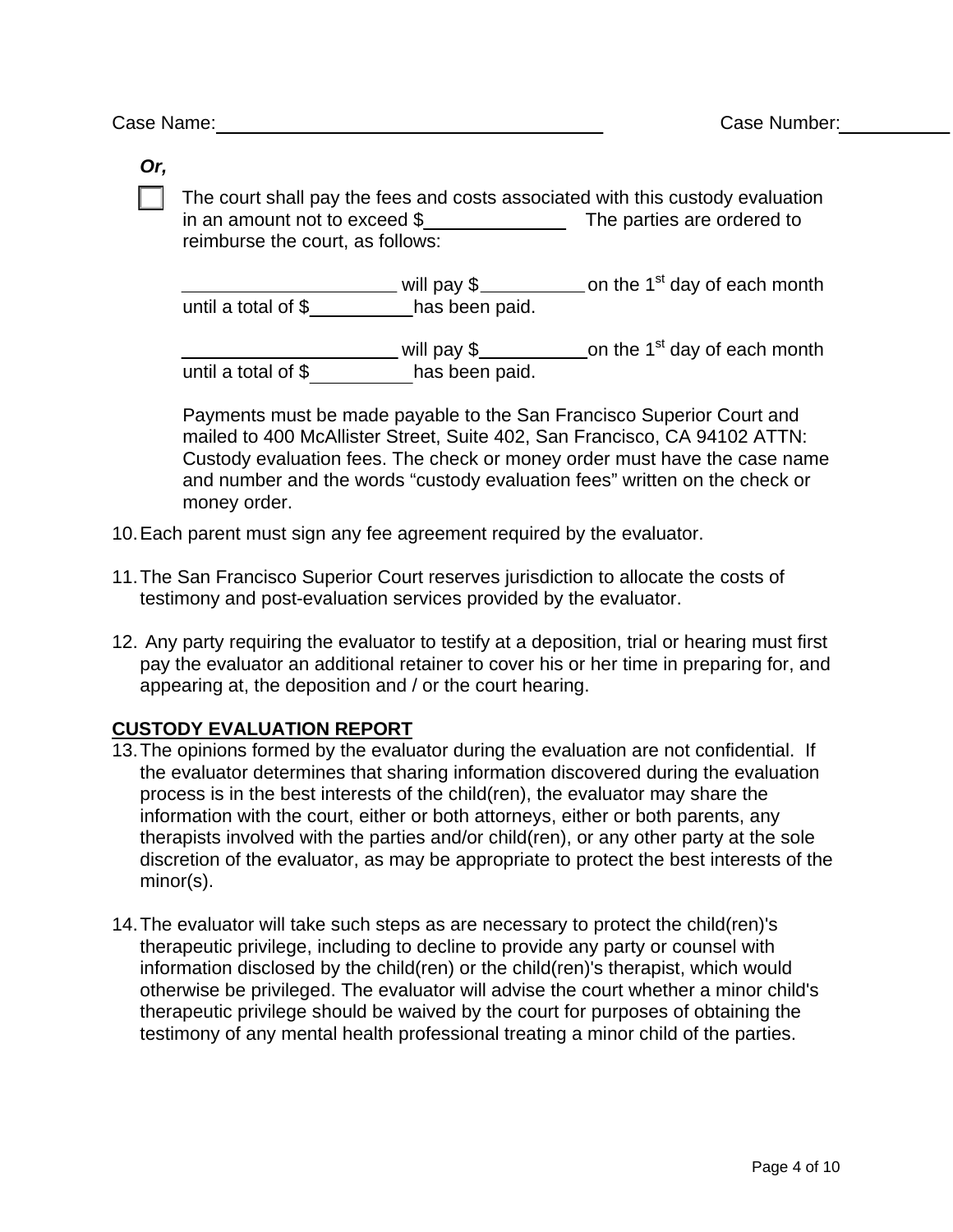In the event that any privileged information or testimony is required by the court, such information or testimony shall be provided *in camera* outside the presence of the parties. Counsel for the parties are prohibited from disclosing the details of such information or testimony. The evaluator will not release any raw test data and notes from psychological testing except to a qualified psychologist named by the party requesting the information.

- 15. The evaluator will prepare a confidential written report in compliance with California Rule of Court 5.220. The report must:
	- a. Summarize the data gathering procedures, information sources, and time spent, and present all relevant information, including information that does not support the conclusions reached;
	- b. Describe any limitations in the evaluation that result from unobtainable information, failure of a party to cooperate, or the circumstances of particular interviews;
	- c. Only make a custody or visitation recommendation for a party who has been evaluated. This requirement does not preclude the evaluator from making an interim recommendation that is in the best interests of the child;
	- d. Provide clear, detailed recommendations that are consistent with the health, safety, welfare, and best interest of the child if making any recommendation to the court regarding a parenting plan;
	- e. The recommendation portion of the evaluation will be set forth in a separate attachment or section of the report.
	- f. The evaluator may also include a recommendation to the court for the appointment of counsel for the child(ren).
- 16. In those cases where a significant amount of time has passed between the completion of the evaluator's report and the trial date, the evaluator may conduct a brief re-evaluation. A re-evaluation allows the evaluator to present the parties and the court with any developments that may have taken place since the original report by conducting appropriate interviews and reviewing documents. The re-evaluation ensures that everyone has the most recent information related to the issues. A brief evaluation may take place when at least one parent agrees to participate, or as the court may order. The parties must pre-pay the costs estimated by the evaluator for any re-evaluation
- 17. The court will assume that the original evaluator should be appointed to provide the court with any needed follow-up evaluations if the evaluator is available and willing to perform such updates. If a party believes that the evaluator is unqualified to conduct the re-evaluation for any reason, including being biased, that issue should be raised and determined either during the hearing following the initial evaluation, or, if there was no hearing after the original evaluation, through a noticed motion to resolve the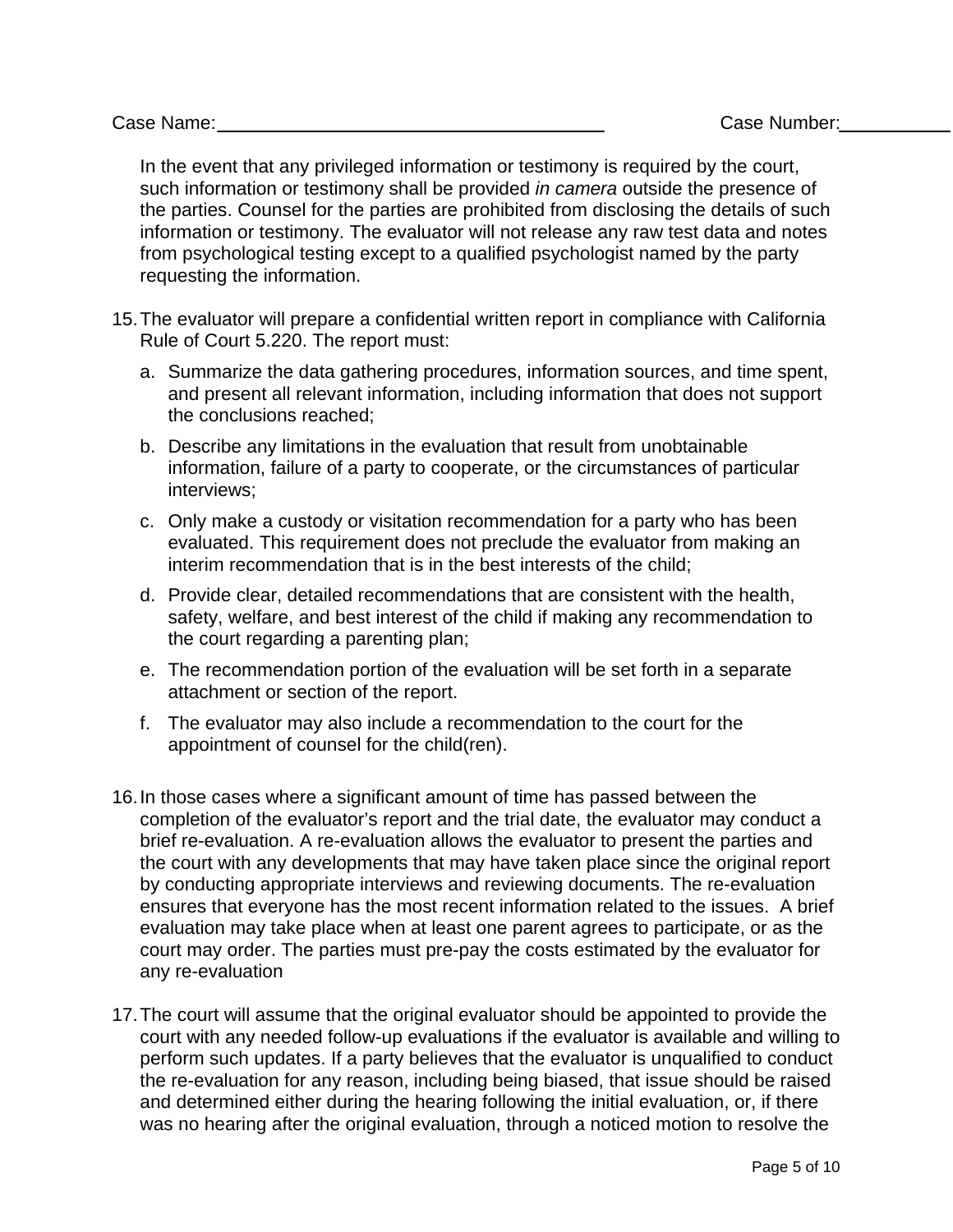issue.

# **COMMUNICATION WITH THE EVALUATOR**

- 18. Absent a stipulation or a specific authorization of the court to the contrary, attorneys may not communicate directly with the evaluator on an ex parte basis except to schedule an appointment or as is allowed pursuant to Family Code Section 216.
- 19. If one attorney refuses an invitation to participate in a joint conference, that attorney's refusal will be an implied waiver of the ex parte communication prohibition and the evaluator may meet with the other attorney(s).
- 20. By signing their names immediately below this paragraph, the parties agree that the evaluator may, at his or her sole discretion, communicate with any attorney on an ex parte basis. By signing below, each party understands that he or she is waiving rights under Family Code Section 216.

,Moving Party , Responding Party

Attorney for Moving Party **Attorney for Responding Party** 

Attorney for Minor(s)

# **POST EVALUATION PROCEDURES**

- 21. The evaluator may meet with either or both of the parties, or with all attorneys to discuss the results of the evaluation.
- 22. No person who has access to, or receives a copy of, the evaluation or any part of that report, may distribute it without prior court order. Nothing in the report can be disclosed to any other person without prior court approval. Use of the report is limited to the pending litigation. The report shall not be filed with the court as an independent document or as an attachment to any other document filed with the court. In no event shall any of the information contained in the report, or access to the report, be given to any child who is the subject of the report.

# **SUBSTANTIAL SANCTIONS MAY BE IMPOSED BY THE COURT FOR INAPPROPRIATE USE OF THE EVALUATION REPORT OR ANY INFORMATION CONTAINED IN IT.**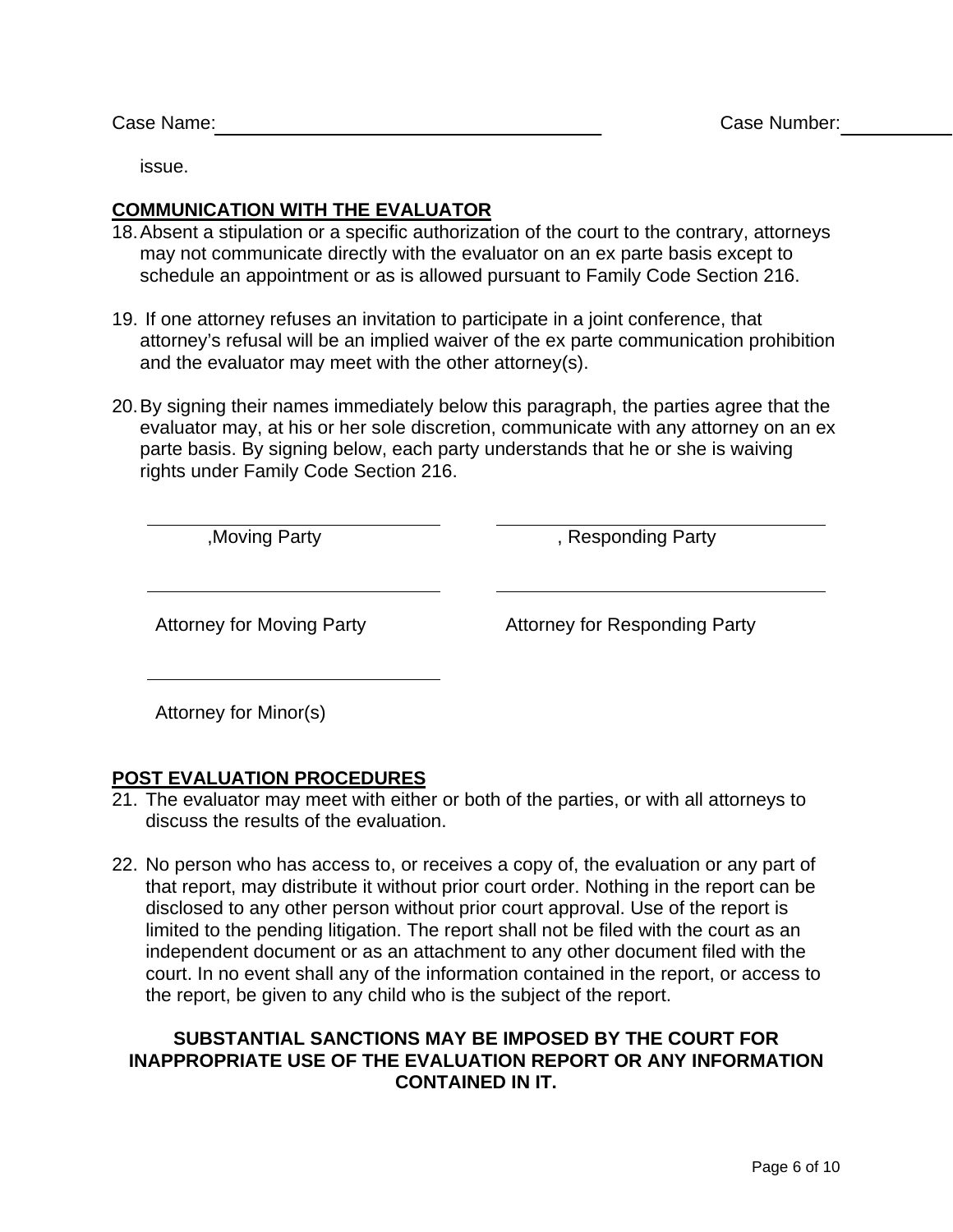- 23. The attorneys and parties are ordered to meet and confer within fifteen (15) court days of having received, or had the opportunity to read, the evaluation.
- 24. If, after having met and conferred, the parties are unable to resolve all of the outstanding issues, the coordinating mediator will, in conjunction with the evaluator and the court, schedule either a mediation, settlement conference, status conference and/or a trial. Unless otherwise ordered by the court, the parties will attend any post evaluation procedure scheduled by the court or the coordinating mediator. The attorneys, parties, coordinating mediator and the evaluator may each be included in these procedures, as the court and/or the coordinating mediator may decide.
- 25. Fees for the evaluator's participation in any post evaluation processes must be paid by the parties prior to the evaluator's scheduled appearance as set forth in this Custody Order and/or the evaluator's fee agreement.

# **EVALUATOR TESTIMONY**

- 26. The evaluator serves under the court's appointment and, if required to testify by either party, will testify as the court's witness with the understanding that the evaluator will make recommendations that address the best interests of the child(ren).
- 27. Court appointed evaluators may not be deposed without a prior court order.

# **MISCELLANEOUS**

- 28. The parties are ordered not to discuss their respective positions on child custody issues, or the contents of the evaluator's written report, with the minor child(ren).
- 29. Each party is ordered to immediately carry out the terms of this order. To ensure timely compliance, either party may make an ex parte application to the court to compel compliance with the terms of this Order. The Court has the authority to impose monetary sanctions on any party who fails to follow any part of this court order.
- 30. In the event that enforcement proceedings become necessary to enforce any provision of this order, the non-prevailing party shall pay attorney's fees and costs as may be incurred.
- 31. The San Francisco Superior Court reserves jurisdiction regarding any dispute regarding fees or any other provision of this order. Jurisdiction is also reserved to San Francisco Superior Court to determine the allocation and characterization of any funds advanced/paid by either parent and the merits of any dispute over such fees.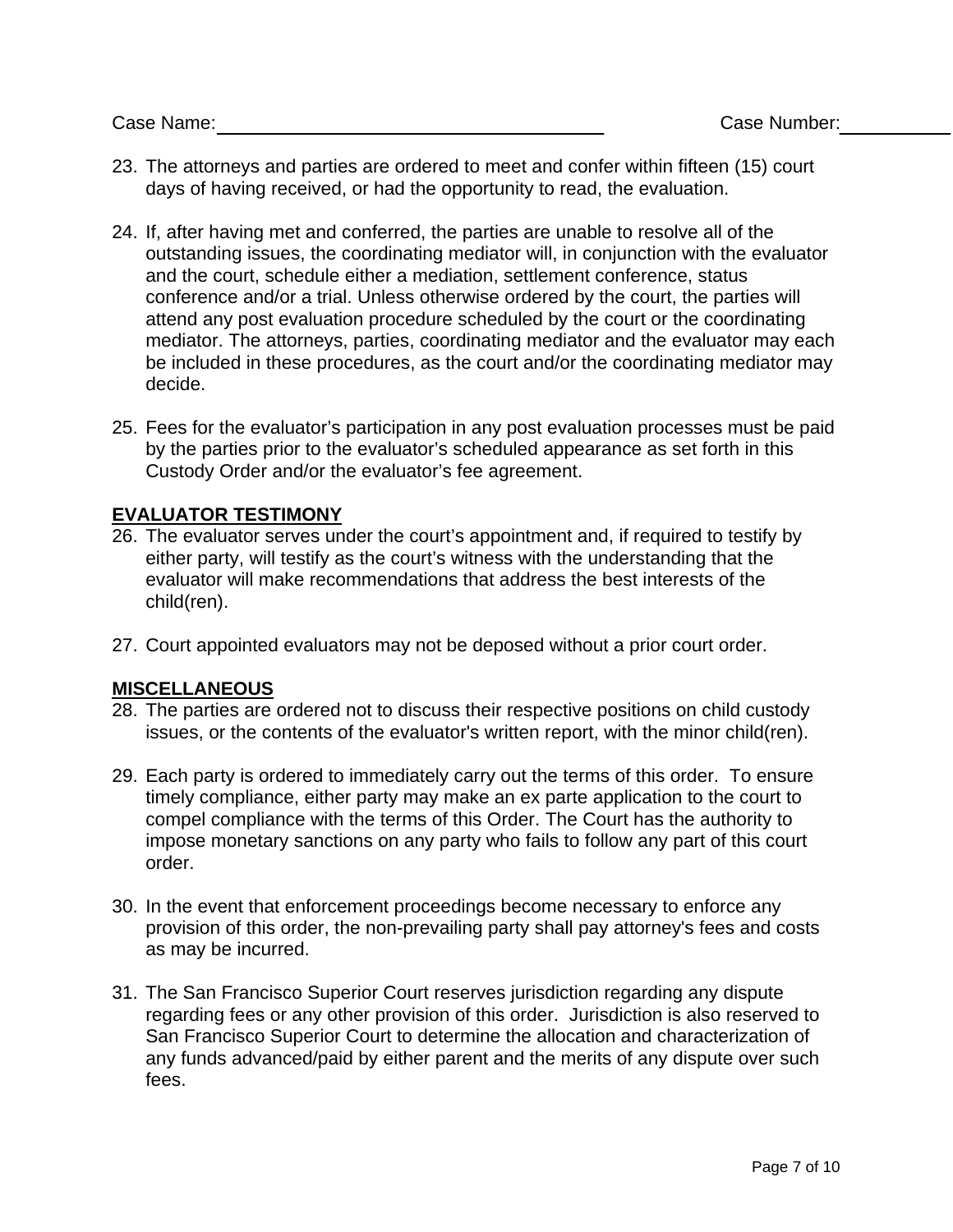|                                                                                                                                | Case Number:                         |
|--------------------------------------------------------------------------------------------------------------------------------|--------------------------------------|
| Dept. _____ to ensure that each party is complying with the terms of this Order and                                            |                                      |
| We stipulate to the appointment of a custody evaluator.                                                                        |                                      |
| Dated: _____________________                                                                                                   |                                      |
|                                                                                                                                | <b>Moving Party</b>                  |
| Dated:<br><u> 1980 - Jan Samuel Barbara, politik eta politik eta politik eta politik eta politik eta politik eta politik e</u> |                                      |
|                                                                                                                                | <b>Attorney for Moving Party</b>     |
| Dated:                                                                                                                         |                                      |
|                                                                                                                                | <b>Responding Party</b>              |
| Dated:                                                                                                                         |                                      |
|                                                                                                                                | <b>Attorney for Responding Party</b> |
| Dated:                                                                                                                         |                                      |
|                                                                                                                                | Attorney for Minor(s)                |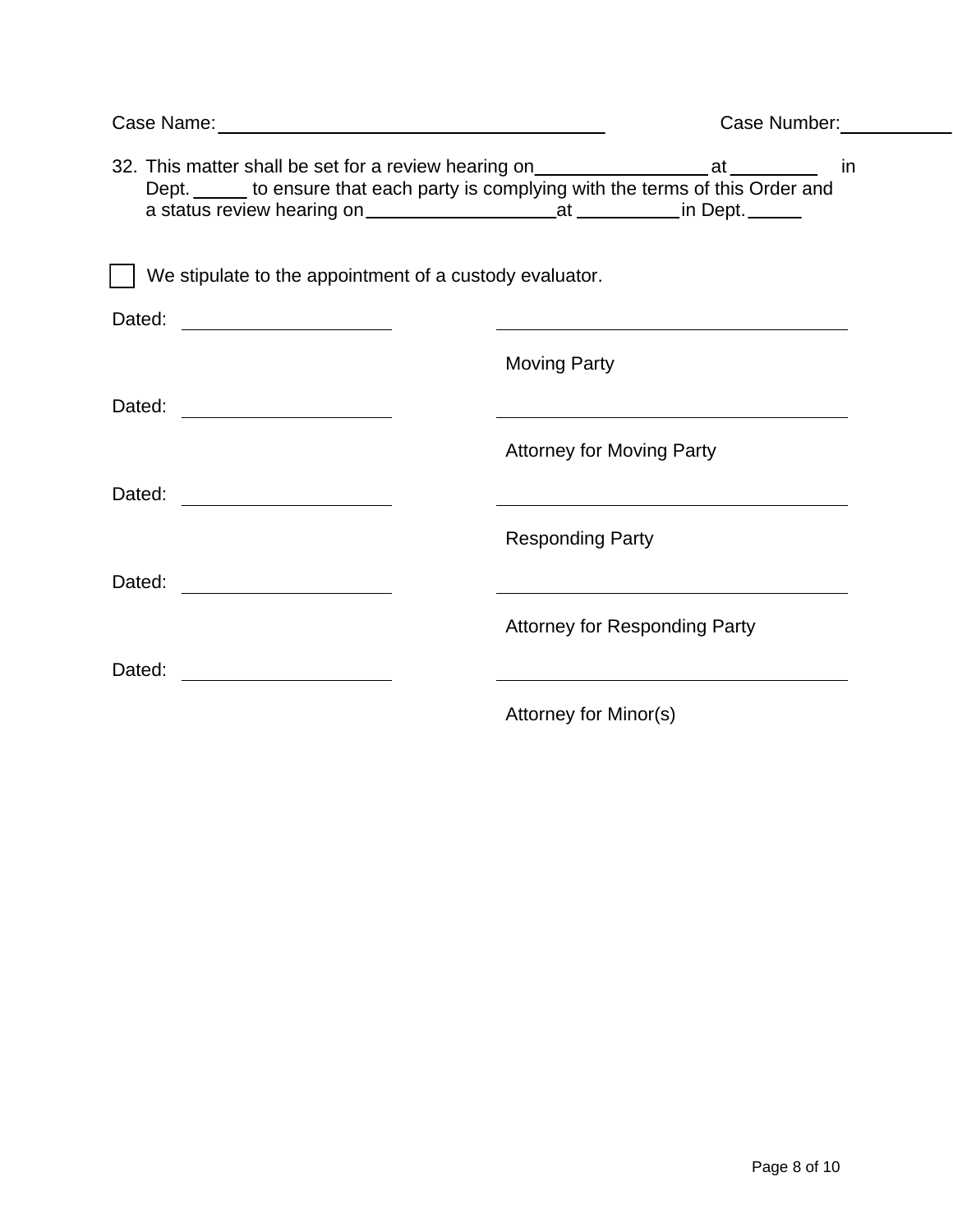Acceptance of Appointment

 I accept this appointment under the terms set forth above. I hereby certify, under penalty of perjury, that I am familiar with the requirements of California Rules of Court 5.220 and 5.225 and Family Code Section 3110.5 and that I meet the education, experience and training requirements required by them. I further certify that I have a current license in good standing as required by the Rules of Court and family law statute referenced above.

Dated:

, Evaluator

Based on the foregoing and good cause appearing

IT IS SO ORDERED.

Dated:

JUDGE OF THE SUPERIOR COURT

 **Brief Focused Assessment Attachment A is incorporated into this order by reference.**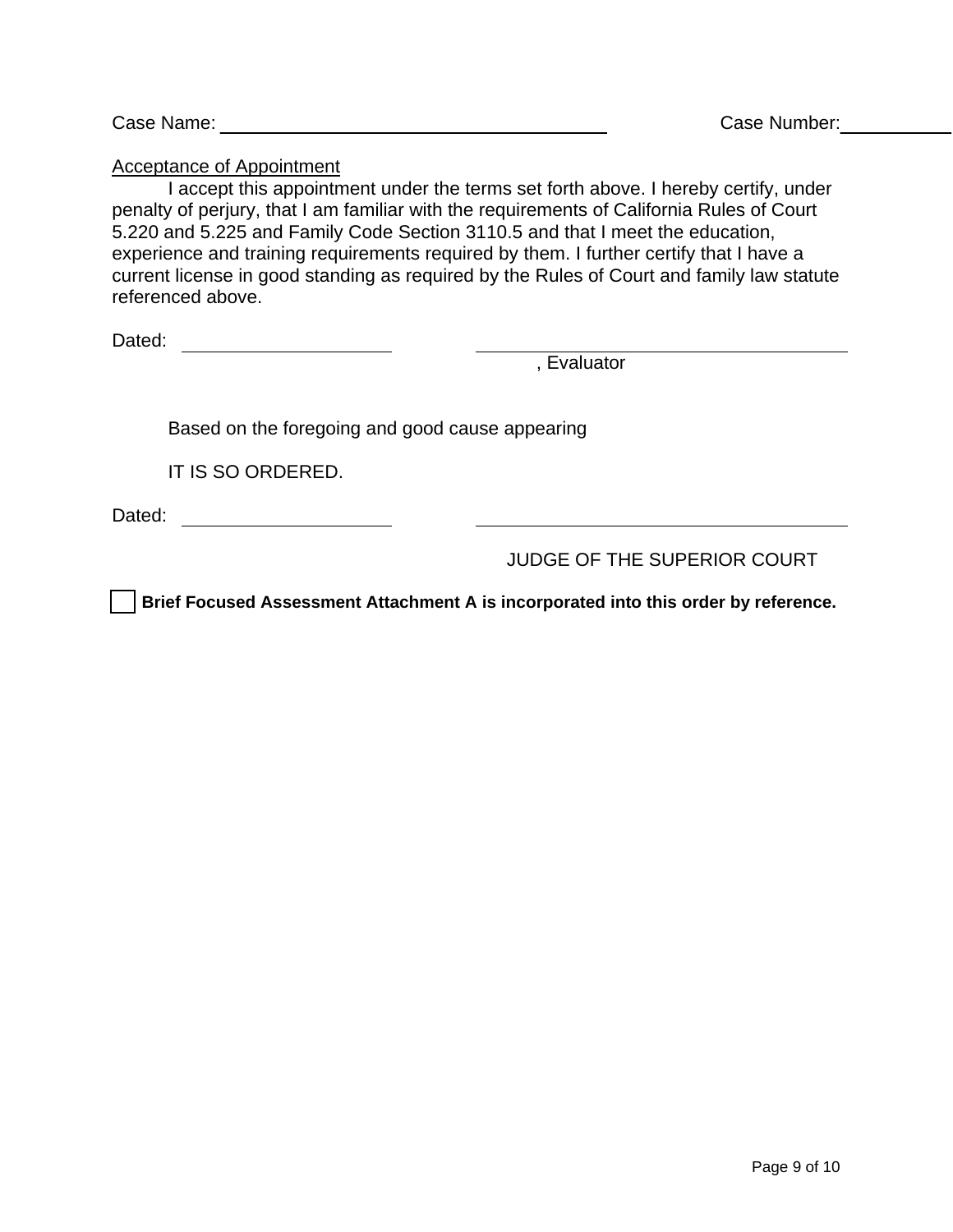# **ORDER ALLOWING EVALUATOR TO HAVE EX PARTE COMMUNICATION WITH MINOR'S COUNSEL**

 Minor's counsel has been appointed in this matter pursuant to Family Code Section 3150. Pursuant to Family Code Section 3151, minor's counsel has been charged with representing the child(ren)'s best interest. In order for the child custody evaluator to formulate his or her recommendations as to what is in the child(ren)'s best interest, he or she requires access to any facts and information gathered by minor's counsel that may bear on the best interest of the child(ren). The court finds that it is in the child(ren)'s best interest that the evaluator be permitted to have ex parte communication with minor's counsel.

Though **not required by Family Code Section 216,** the parties, by signing below, intend to indicate their agreement to allowing ex parte communication between the evaluator and minor's counsel at any time during, and subsequent to, the evaluation.

| Dated: |                                                     |                                                         |  |
|--------|-----------------------------------------------------|---------------------------------------------------------|--|
|        |                                                     | <b>Moving Party</b>                                     |  |
| Dated: |                                                     |                                                         |  |
|        |                                                     | <b>Attorney for Moving Party</b>                        |  |
| Dated: |                                                     |                                                         |  |
|        |                                                     | <b>Responding Party</b>                                 |  |
| Dated: |                                                     |                                                         |  |
|        |                                                     | <b>Attorney for Responding Party</b>                    |  |
|        | GOOD CAUSE APPEARING, THE COURT AUTHORIZES EX PARTE | COMMUNICATION BETWEEN THE EVALUATOR AND MINOR'S COUNSEL |  |
| Dated: |                                                     |                                                         |  |

# JUDGE OF THE SUPERIOR COURT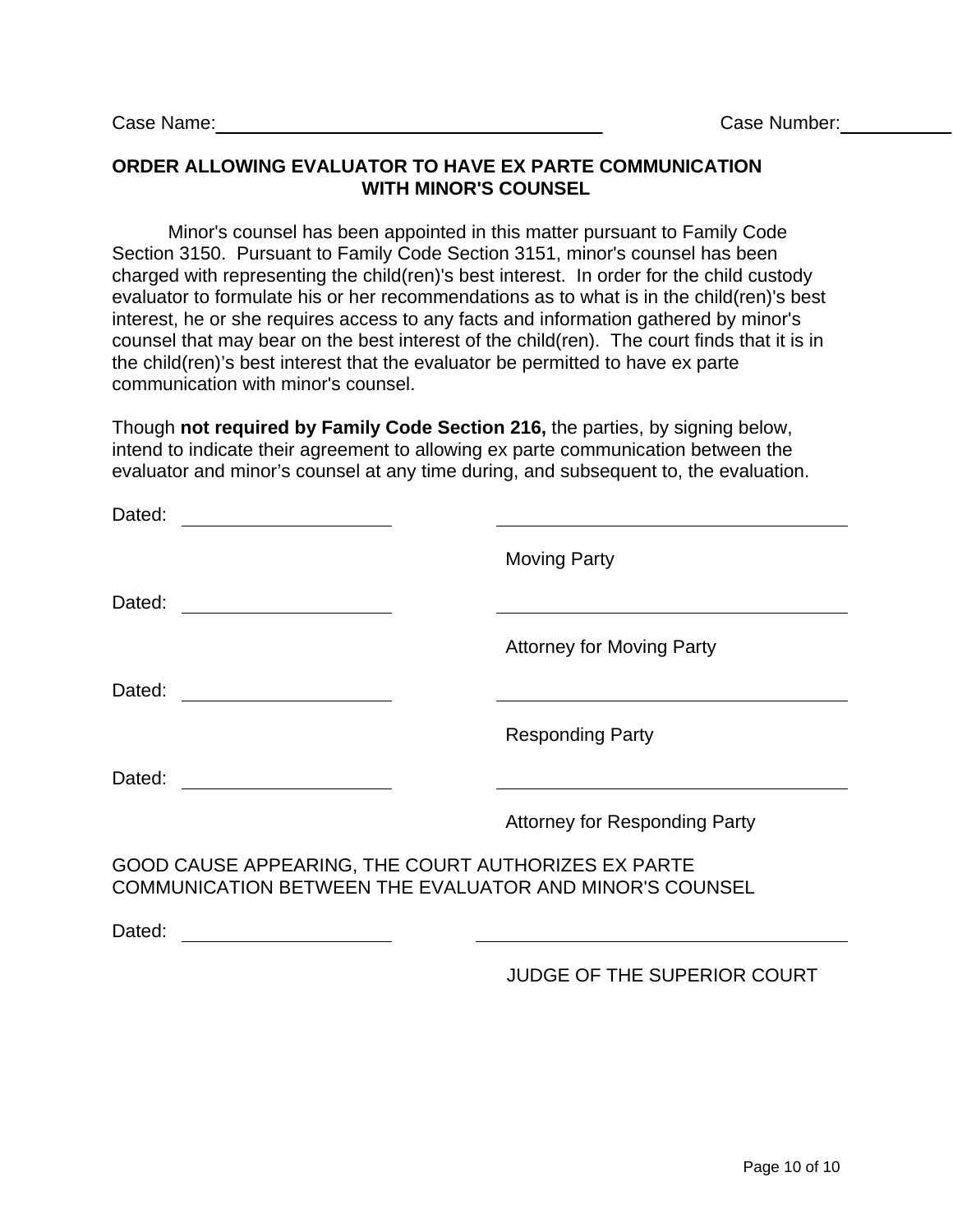# 730 CUSTODY EVALUATION ORDER ATTACHMENT A

# **Referral Form for Brief Focused Assessment (BFA)**

#### Part 1: Issues to be investigated and assessed<sup>1</sup>

(Check **ONLY ONE** issue below to be addressed and identify the parent(s) and/or child(ren) being assessed regarding that issue.)

| Drug and/or alcohol abuse assessment of                        |
|----------------------------------------------------------------|
| School assignment                                              |
| Modification to parenting plan, e.g. change in time share      |
| Modification to parenting plan to accommodate adolescent needs |
| Psychological testing of                                       |
| Assessment of attachment or bonding of                         |
| <b>Evaluation of Special Needs Child</b>                       |
| Health status and needs of the child being met                 |
| Education status and needs of the child being met              |
| Limitations on joint legal custody                             |
| Physical health of                                             |

Other: **Must** be reviewed and approved by the Court

 1 The following issues are **NOT** appropriate for a Brief Focused Assessment:

Cases involving sexual abuse, physical abuse of a child, reunification of parent and child, high conflict couples, parent relocation (Move Aways), and alienation allegations. BFAs are generally inappropriate when there are allegations of domestic violence or when the involved children were once court dependents through the juvenile dependency system.